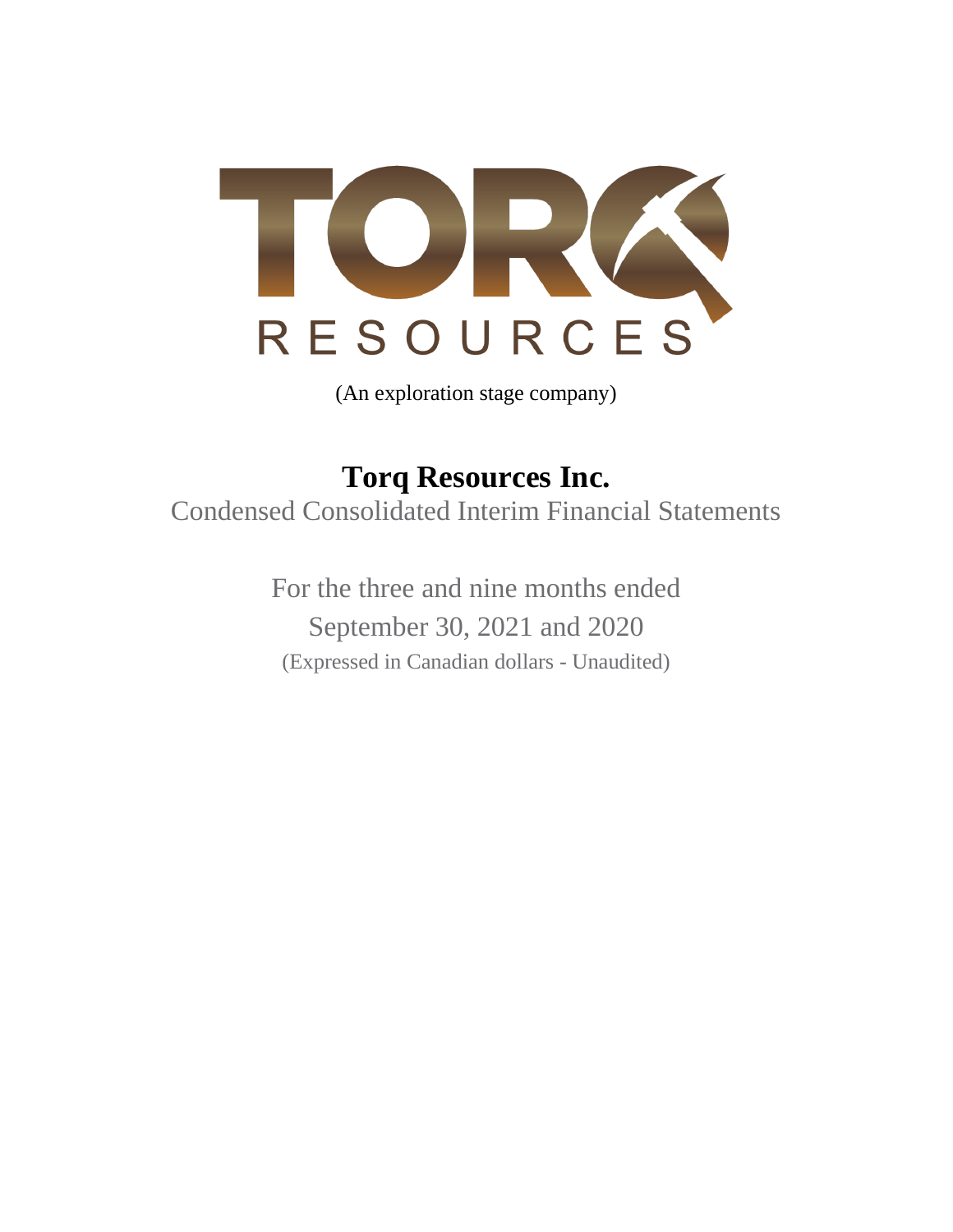Condensed Consolidated Interim Statements of Financial Position

(Expressed in Canadian dollars – Unaudited)

|                                                      | <b>Notes</b> | September 30,<br>2021 |                           | December 31,<br>2020 |
|------------------------------------------------------|--------------|-----------------------|---------------------------|----------------------|
|                                                      |              |                       |                           |                      |
| <b>Assets</b><br><b>Current assets</b>               |              |                       |                           |                      |
|                                                      |              |                       |                           |                      |
| Cash                                                 |              | \$<br>3,583,852       | \$                        | 8,748,073            |
| Accounts receivable and other                        |              | 169,695<br>657,018    |                           | 42,951               |
| Prepaid expenses and deposits                        |              |                       |                           | 303,824              |
|                                                      |              | 4,410,565             |                           | 9,094,848            |
| Equipment                                            | 2(a)         | 373,925               |                           |                      |
| Deferred acquisition costs                           | 3            | 120,353               |                           |                      |
| Mineral property interests                           | 3            | 621,319               |                           |                      |
| <b>Total assets</b>                                  |              | \$<br>5,526,162       | $\boldsymbol{\mathsf{S}}$ | 9,094,848            |
|                                                      |              |                       |                           |                      |
| <b>Liabilities</b>                                   |              |                       |                           |                      |
| <b>Current liabilities</b>                           |              |                       |                           |                      |
| Accounts payable and accrued liabilities             |              | \$<br>460,320         | \$                        | 202,917              |
| <b>Total liabilities</b>                             |              | 460,320               |                           | 202,917              |
| <b>Equity</b>                                        |              |                       |                           |                      |
| Share capital                                        | 6            | 49,124,432            |                           | 49,003,385           |
| Share option reserve                                 | 7            | 9,079,315             |                           | 8,558,963            |
| Shares to be issued                                  | 6(c)         | 99,031                |                           |                      |
| Accumulated other comprehensive loss                 |              | (31, 628)             |                           | (1, 347)             |
| Deficit                                              |              | (53,205,308)          |                           | (48,669,070)         |
| <b>Total equity</b>                                  |              | 5,065,842             |                           | 8,891,931            |
|                                                      |              |                       |                           |                      |
| <b>Total liabilities and equity</b>                  |              | \$<br>5,526,162       | \$                        | 9,094,848            |
| Going concern (Note 1)<br>Subsequent event (Note 11) |              |                       |                           |                      |

Approved on behalf of the Board of Directors:

"*Michael Kosowan" "Jeffrey Mason"*

**President, Chief Executive Officer and Director Director**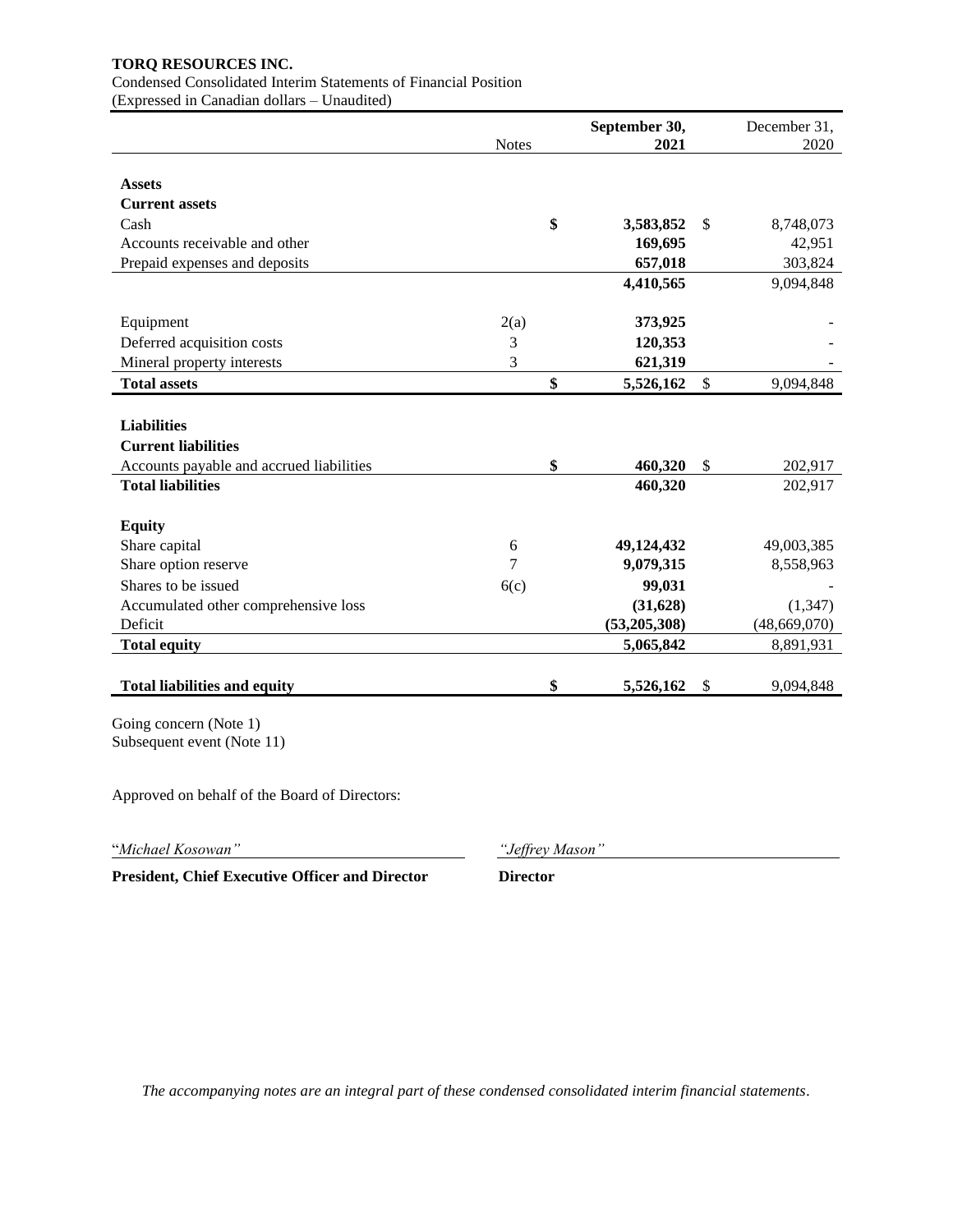Condensed Consolidated Interim Statements of Loss and Comprehensive Loss (Expressed in Canadian dollars, except number of shares – Unaudited)

|                                                        |                |                 |               | Three months ended | Nine months ended |            |               |               |
|--------------------------------------------------------|----------------|-----------------|---------------|--------------------|-------------------|------------|---------------|---------------|
|                                                        |                |                 |               | September 30,      |                   |            |               | September 30, |
|                                                        | <b>Notes</b>   | 2021            |               | 2020               |                   | 2021       |               | 2020          |
|                                                        |                |                 |               |                    |                   |            |               |               |
| <b>Operating expenses</b>                              |                |                 |               |                    |                   |            |               |               |
| Exploration and evaluation costs                       | $\overline{4}$ | \$<br>640,617   | $\mathcal{S}$ |                    | \$                | 1,382,158  | <sup>\$</sup> |               |
| Fees, salaries and other employee                      |                |                 |               |                    |                   |            |               |               |
| benefits                                               |                | 390,522         |               | 214,206            |                   | 1,080,030  |               | 566,230       |
| Legal and professional fees                            |                | 106,471         |               | 16,423             |                   | 247,214    |               | 68,916        |
| Marketing and investor relations                       |                | 207,662         |               | 53,006             |                   | 880,374    |               | 157,504       |
| Office and administration                              |                | 183,019         |               | 50,603             |                   | 545,270    |               | 153,885       |
| Regulatory, transfer agent and                         |                |                 |               |                    |                   |            |               |               |
| shareholder information                                |                | 15,471          |               | 13,935             |                   | 45,056     |               | 44,086        |
| Project investigation costs                            | 5              | 17,191          |               | 159,401            |                   | 283,056    |               | 542,245       |
|                                                        |                | 1,560,953       |               | 507,574            |                   | 4,463,158  |               | 1,532,866     |
| Other expenses (income)                                |                |                 |               |                    |                   |            |               |               |
| Interest and other income                              |                | (6,523)         |               | (12,609)           |                   | (35, 148)  |               | (72, 527)     |
| Foreign exchange loss (gain)                           |                | 57,824          |               | 40,664             |                   | 108,228    |               | (55,519)      |
|                                                        |                | 51,301          |               | 28,055             |                   | 73,080     |               | (128, 046)    |
|                                                        |                |                 |               |                    |                   |            |               |               |
| Net loss for the period                                |                | \$<br>1,612,254 | \$            | 535,629            | \$                | 4,536,238  | <sup>\$</sup> | 1,404,820     |
|                                                        |                |                 |               |                    |                   |            |               |               |
| Other comprehensive loss                               |                |                 |               |                    |                   |            |               |               |
| Unrealized currency loss on                            |                |                 |               |                    |                   |            |               |               |
| translation of foreign operations                      |                | 14,620          |               | 306                |                   | 30,281     |               | 419           |
|                                                        |                |                 |               |                    |                   |            |               |               |
| <b>Total comprehensive loss for</b>                    |                |                 |               |                    |                   |            |               |               |
| the period                                             |                | \$<br>1,626,874 | \$            | 535,935            | \$                | 4,566,519  | \$            | 1,405,239     |
|                                                        |                |                 |               |                    |                   |            |               |               |
| Basic and diluted loss per share                       |                | \$<br>0.02      | $\mathcal{S}$ | 0.01               | \$                | 0.06       | <sup>\$</sup> | 0.02          |
|                                                        |                |                 |               |                    |                   |            |               |               |
| Basic and diluted weighted<br>average number of shares |                | 77,495,387      |               | 77,324,164         |                   | 77,449,636 |               | 77,324,164    |
|                                                        |                |                 |               |                    |                   |            |               |               |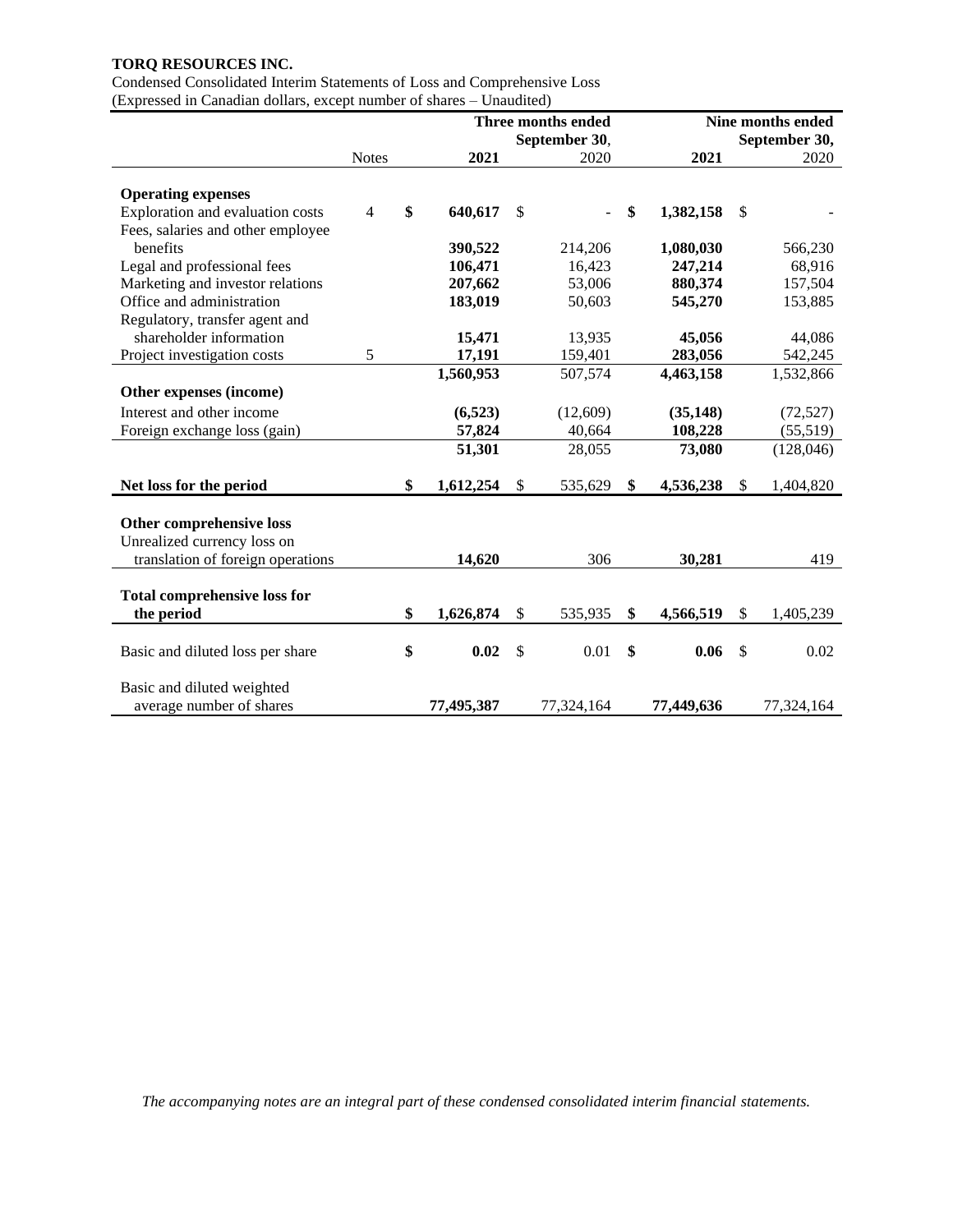Condensed Consolidated Interim Statements of Changes in Equity (Expressed in Canadian dollars, except number of shares – Unaudited)

|                                                                                         |                | Number of  |     |                      |     |                     |               |                  |      | <b>Accumulated</b><br>other |    |                |               |                      |
|-----------------------------------------------------------------------------------------|----------------|------------|-----|----------------------|-----|---------------------|---------------|------------------|------|-----------------------------|----|----------------|---------------|----------------------|
|                                                                                         |                | common     |     |                      |     | <b>Share option</b> |               | <b>Shares</b> to |      | comprehensive               |    |                |               |                      |
|                                                                                         | <b>Notes</b>   | shares     |     | <b>Share capital</b> |     | reserve             |               | be issued        |      | loss                        |    | <b>Deficit</b> |               | <b>Total equity</b>  |
| Balance, December 31, 2019                                                              |                | 77,324,164 | \$  | 48,977,100           | \$. | 8,435,631           | -S            |                  | \$   | (19)                        |    | (46,581,234)   | \$            | 10,831,478           |
| Share-based compensation<br>Other comprehensive loss for the                            | $\overline{7}$ |            |     |                      |     | 106,595             |               |                  |      |                             |    |                |               | 106,595              |
| period<br>Net loss for the period                                                       |                |            |     |                      |     |                     |               |                  |      | (419)                       |    | (1,404,820)    |               | (419)<br>(1,404,820) |
| Balance, September 30, 2020                                                             |                | 77,324,164 | \$  | 48,977,100           | -S  | 8,542,226           | -\$           |                  | - \$ | (438)                       | \$ | (47,986,054)   | <sup>\$</sup> | 9,532,834            |
|                                                                                         |                |            |     |                      |     | (8,785)             |               |                  |      |                             |    |                |               |                      |
| Stock options exercised<br>Share-based compensation<br>Other comprehensive loss for the | 6(b)           | 35,000     |     | 26,285               |     | 25,522              |               |                  |      |                             |    |                |               | 17,500<br>25,522     |
| period                                                                                  |                |            |     |                      |     |                     |               |                  |      | (909)                       |    |                |               | (909)                |
| Net loss for the period                                                                 |                |            |     |                      |     |                     |               |                  |      |                             |    | (683, 016)     |               | (683, 016)           |
| Balance, December 31, 2020                                                              |                | 77,359,164 | -SS | 49,003,385           | -S  | 8,558,963           | $\mathbf{\$}$ |                  | - \$ | (1,347)                     | \$ | (48,669,070)   | \$            | 8,891,931            |
| Stock options exercised                                                                 | 6(b)           | 75,000     |     | 60,109               |     | (17, 809)           |               |                  |      |                             |    |                |               | 42,300               |
| Share-based compensation                                                                | $\overline{7}$ |            |     |                      |     | 538,161             |               |                  |      |                             |    |                |               | 538,161              |
| Shares issued as finder's fee                                                           | 6(c)           | 81,250     |     | 60,938               |     |                     |               |                  |      |                             |    |                |               | 60,938               |
| Shares to be issued as finder's fee                                                     | 6(c)           |            |     |                      |     |                     |               | 99,031           |      |                             |    |                |               | 99,031               |
| Other comprehensive loss for the<br>period                                              |                |            |     |                      |     |                     |               |                  |      | (30, 281)                   |    |                |               | (30, 281)            |
| Net loss for the period                                                                 |                |            |     |                      |     |                     |               |                  |      |                             |    | (4,536,238)    |               | (4, 536, 238)        |
| <b>Balance, September 30, 2021</b>                                                      |                | 77,515,414 | S   | 49,124,432           | -SS | 9,079,315           | -\$           | 99,031           | - \$ | (31,628)                    | S  | (53,205,308)   | -S            | 5,065,842            |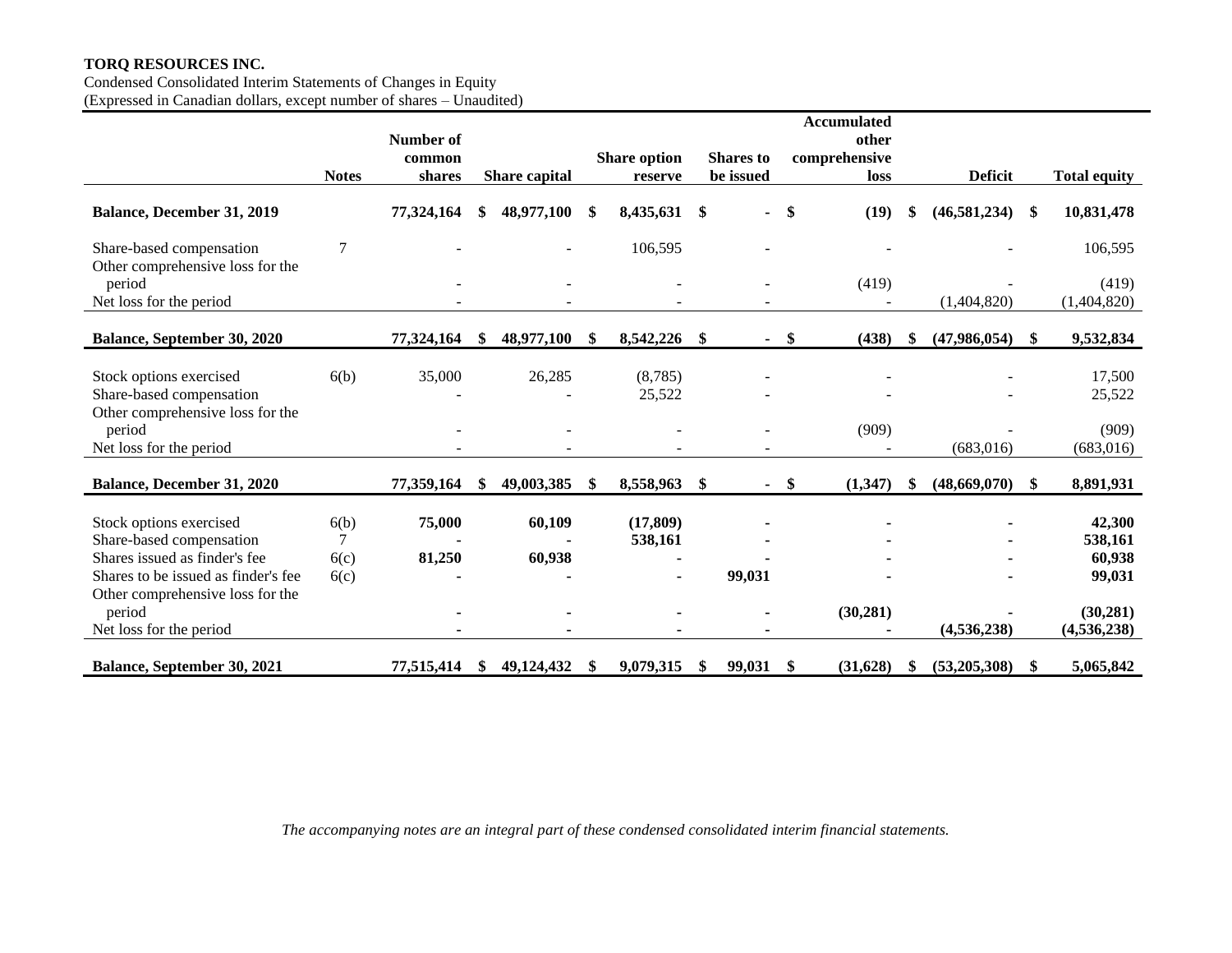# Condensed Consolidated Interim Statements of Cash Flows

(Expressed in Canadian dollars – Unaudited)

|                                         |              |                   | Three months ended    |                     | Nine months ended<br>September 30, |             |  |  |
|-----------------------------------------|--------------|-------------------|-----------------------|---------------------|------------------------------------|-------------|--|--|
|                                         | <b>Notes</b> | 2021              | September 30,<br>2020 | 2021                |                                    | 2020        |  |  |
|                                         |              |                   |                       |                     |                                    |             |  |  |
| <b>Operating activities</b>             |              |                   |                       |                     |                                    |             |  |  |
| Net loss for the period                 |              | \$<br>(1,612,254) | \$<br>(535, 629)      | \$<br>(4, 536, 238) | \$                                 | (1,404,820) |  |  |
| Non-cash transactions:                  |              |                   |                       |                     |                                    |             |  |  |
| Share-based compensation                | 7            | 172,992           | 43,597                | 538,161             |                                    | 106,595     |  |  |
| Depreciation expense                    |              | 29,357            |                       | 29,357              |                                    |             |  |  |
| Unrealized foreign exchange             |              |                   |                       |                     |                                    |             |  |  |
| (gain) loss                             |              | (39, 963)         | 46,287                | (14,660)            |                                    | (53, 472)   |  |  |
| Interest and other income               |              | (6, 523)          | (12,609)              | (35, 148)           |                                    | (72, 527)   |  |  |
| Changes in non-cash working<br>capital: |              |                   |                       |                     |                                    |             |  |  |
| Accounts receivable and other           |              | (83,252)          | (12, 733)             | (124, 049)          |                                    | (682)       |  |  |
| Prepaid expenses and deposits           |              | (59, 353)         | 32,469                | (419, 284)          |                                    | (70, 540)   |  |  |
| Accounts payable and accrued            |              |                   |                       |                     |                                    |             |  |  |
| liabilities                             |              | (117, 556)        | 8,563                 | 260,840             |                                    | (90,044)    |  |  |
| Cash (used in) operating                |              |                   |                       |                     |                                    |             |  |  |
| activities                              |              | (1,716,552)       | (430, 055)            | (4,301,021)         |                                    | (1,585,490) |  |  |
| <b>Investing activities</b>             |              |                   |                       |                     |                                    |             |  |  |
| Options payments on mineral             |              |                   |                       |                     |                                    |             |  |  |
| properties                              | 3            | (196,318)         |                       | (321, 828)          |                                    |             |  |  |
| Transaction costs on acquisition        |              |                   |                       |                     |                                    |             |  |  |
| of mineral properties                   |              | (3, 430)          |                       | (69, 958)           |                                    |             |  |  |
| Purchase of equipment                   |              | (217, 409)        |                       | (415, 164)          |                                    |             |  |  |
| Deferred acquisition costs              | 3(c)         | (95, 478)         |                       | (119, 592)          |                                    |             |  |  |
| Interest and other income               |              |                   |                       |                     |                                    |             |  |  |
| received                                |              | 6,523             | 12,609                | 35,148              |                                    | 72,527      |  |  |
| Cash (used in) provided by              |              |                   |                       |                     |                                    |             |  |  |
| investing activities                    |              | (506, 112)        | 12,609                | (891,394)           |                                    | 72,527      |  |  |
| <b>Financing activities</b>             |              |                   |                       |                     |                                    |             |  |  |
| Proceeds from the exercise of           |              |                   |                       |                     |                                    |             |  |  |
| share options                           | 6(b)         | 12,500            |                       | 42,300              |                                    |             |  |  |
| <b>Cash provided by financing</b>       |              |                   |                       |                     |                                    |             |  |  |
| activities                              |              | 12,500            |                       | 42,300              |                                    |             |  |  |
|                                         |              |                   |                       |                     |                                    |             |  |  |
| Effect of foreign exchange rate         |              |                   |                       |                     |                                    |             |  |  |
| changes on cash                         |              | 23,998            | (46, 787)             | (14, 106)           |                                    | 52,976      |  |  |
| Decrease in cash                        |              | (2, 186, 166)     | (464, 233)            | (5,164,221)         |                                    | (1,459,987) |  |  |
| Cash, beginning of period               |              | 5,770,018         | 9,842,267             | 8,748,073           |                                    | 10,838,021  |  |  |
| Cash, end of period                     |              | \$<br>3,583,852   | \$<br>9,378,034       | \$<br>3,583,852     | \$                                 | 9,378,034   |  |  |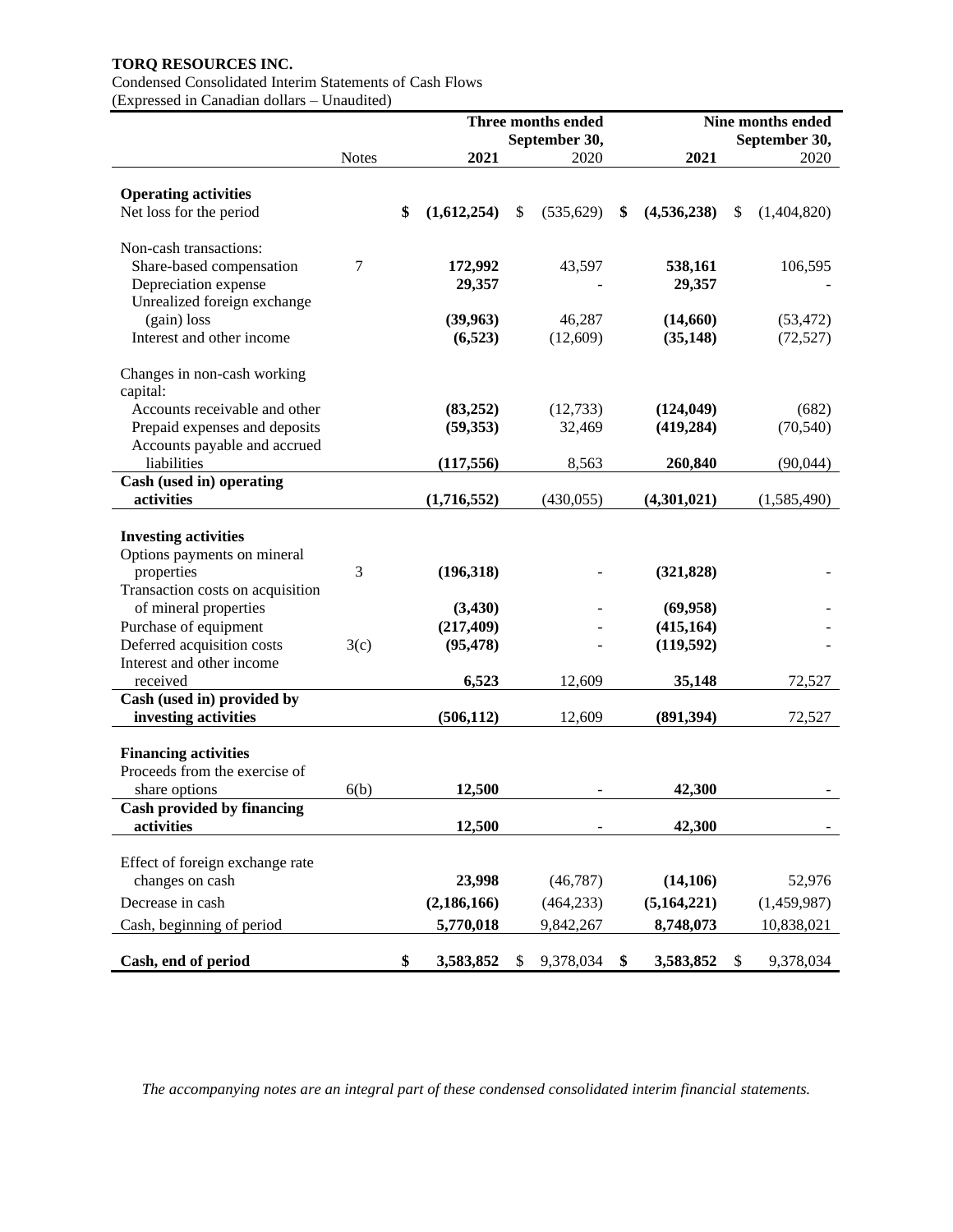## **NOTE 1 – NATURE OF OPERATIONS**

Torq Resources Inc. (the "Company" or "Torq") is incorporated under the Business Corporations Act (British Columbia) and is listed on the TSX Venture Exchange (the "Exchange"). The Company's shares trade under the symbol TORQ.V in Canada and on the OTCQX under the US symbol TRBMF. The head office and principal address of Torq is located at 1177 West Hastings Street, Suite 1630, Vancouver, British Columbia, Canada, V6E 2K3.

The Company is principally engaged in the acquisition and exploration of mineral property interests with focus in the Americas, particularly Chile.

These consolidated financial statements have been prepared on the assumption that the Company will continue as a going concern. As at September 30, 2021, the Company has net working capital of \$3,950,245 while it incurred a loss for the period of \$4,536,238 for the nine months ended September 30, 2021. The Company has incurred operating losses to date and does not generate cash flows from operations to support its activities. With no source of operating cash flow, there is no assurance that sufficient funding will be available to conduct further exploration of its mineral properties. The ability to continue as a going concern remains dependent upon Torq's ability to obtain the financing necessary to continue to fund its mineral properties, the realization of future profitable production, proceeds from the disposition of its mineral interests, and/or other sources. These conditions create a material uncertainty that may cast significant doubt about the Company's ability to continue as a going concern.

These condensed consolidated interim financial statements do not give effect to adjustments to the carrying values and classification of assets and liabilities that would be necessary should the Company be unable to continue as a going concern. Such adjustments could be material.

## **NOTE 2 – BASIS OF PRESENTATION**

(a) Statement of compliance

These condensed consolidated interim financial statements ("the financial statements") have been prepared in accordance with International Accounting Standard ("IAS") 34, "Interim Financial Reporting" using accounting policies consistent with International Financial Reporting Standards ("IFRS") as issued by the International Accounting Standards Board ("IASB") and interpretations issued by the IFRS Interpretations Committee ("IFRIC"). The accounting policies followed in these financial statements are the same as those applied in Note 3 of the Company's most recent audited consolidated financial statements for the years ended December 31, 2020 and 2019, except for a new accounting policy for equipment.

Equipment is stated at cost less accumulated depreciation and impairment losses. Depreciation is calculated using the straight-line method over the estimated useful lives as follows:

| - Vehicles         | $5 - 7$ years |
|--------------------|---------------|
| - Office equipment | $1 - 6$ years |
| - Furniture        | $1 - 6$ years |

These financial statements should be read in conjunction with the Company's audited consolidated financial statements for the years ended December 31, 2020, and 2019.

These financial statements were approved and authorized for issue by the Board of Directors of the Company on November 24, 2021.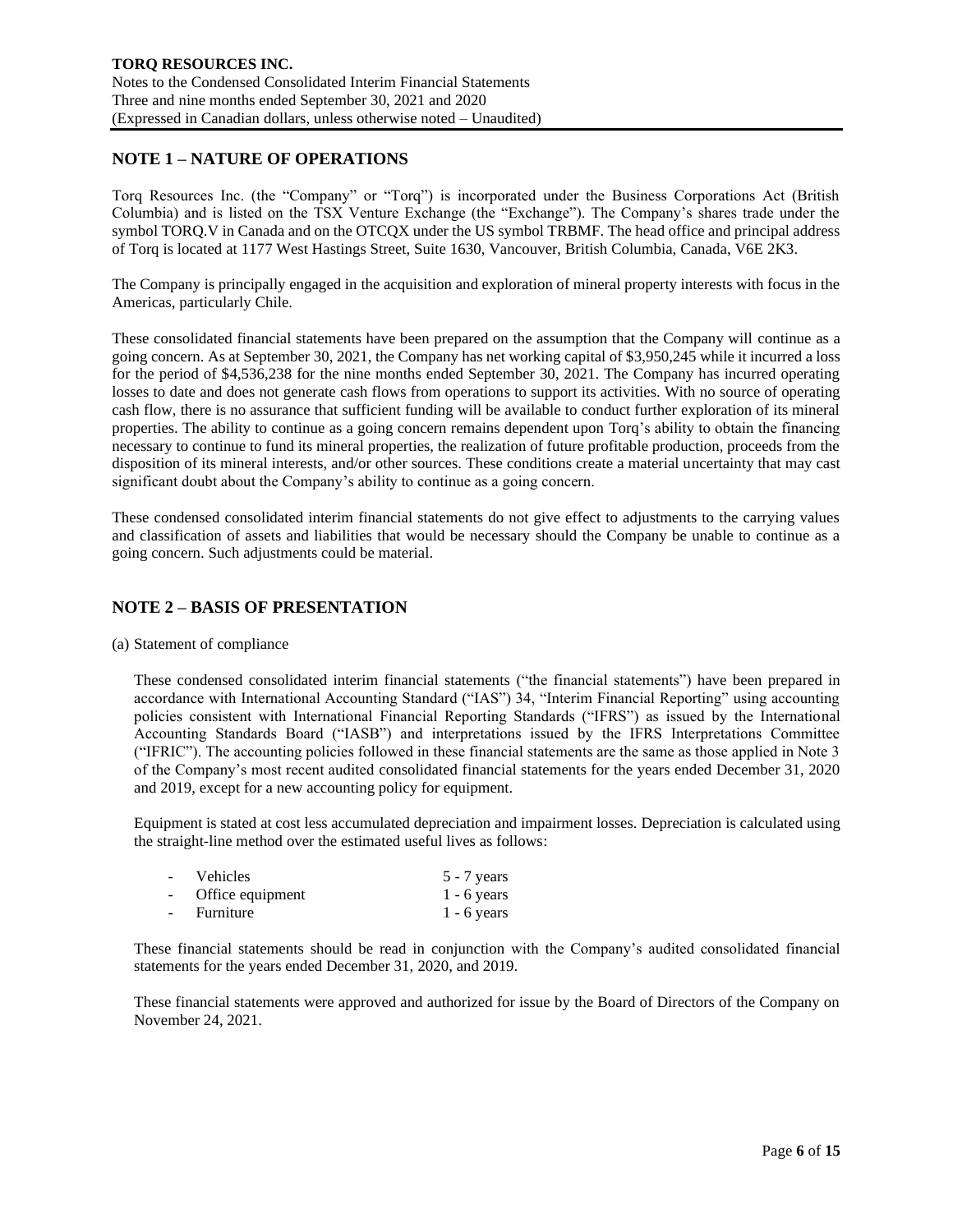(b) Basis of presentation and consolidation

These condensed consolidated interim financial statements have been prepared on a historical cost basis.

The Company's functional currency is the Canadian dollar ("CAD", "C\$"), which is also the Company's presentation currency. These condensed consolidated interim financial statements are presented in Canadian dollars, unless otherwise noted. Amounts denominated in United States dollars ("USD") are denoted as US\$.

The financial statements include the financial statements of the Company and its subsidiaries as follows:

|                                  | <b>Place of</b> | <b>Functional</b> | <b>Beneficial</b> |
|----------------------------------|-----------------|-------------------|-------------------|
| <b>Subsidiary</b>                | incorporation   | currency          | interest          |
| Stratton Resources (Canada) Inc. | B.C., Canada    | <b>CAD</b>        | 100%              |
| Torq Resources Holdings Inc.     | B.C., Canada    | <b>CAD</b>        | 100%              |
| Candelaria Minerals S.A.C.       | Peru            | USD               | 100%              |
| Torq Resources Chile SpA         | Chile           | USD               | 100%              |
| Minera Margarita SpA             | Chile           | <b>USD</b>        | 100%              |
| Minera Andrea SpA                | Chile           | USD               | 100%              |

Subsidiaries are fully consolidated from the date on which control is transferred to the Company. They are deconsolidated from the date that control ceases. Control exists when the Company has power over an investee, exposure or rights to variable returns from involvement with the investee and the ability to use its power over the investee to affect the Company's returns.

During February 2021, the Company established Minera Margarita SpA, a new wholly owned Chilean subsidiary for the Margarita Project option acquisition (see Note 3).

During May 2021, the Company established Minera Andrea SpA, a new wholly owned Chilean subsidiary for the Andrea Project option acquisition (see Note 3).

Intercompany balances and transactions have been eliminated on consolidation.

(c) Significant accounting judgements and estimates

The preparation of consolidated financial statements in conformity with IFRS requires management to select accounting policies and make estimates and judgments that may have a significant impact on the consolidated financial statements. Estimates are continuously evaluated and are based on management's experience and expectations of future events that are believed to be reasonable under the circumstances. Actual outcomes may differ from these estimates.

The Company's critical accounting judgements and estimates are presented in Note 2 of the audited annual consolidated financial statements for the years ended December 31, 2020, and 2019 and have been consistently applied in the preparation of these financial statements. New estimates and judgments for the depreciation of property and equipment will be based on the straight-line method over the estimated useful lives as disclosed in Note 2 (a).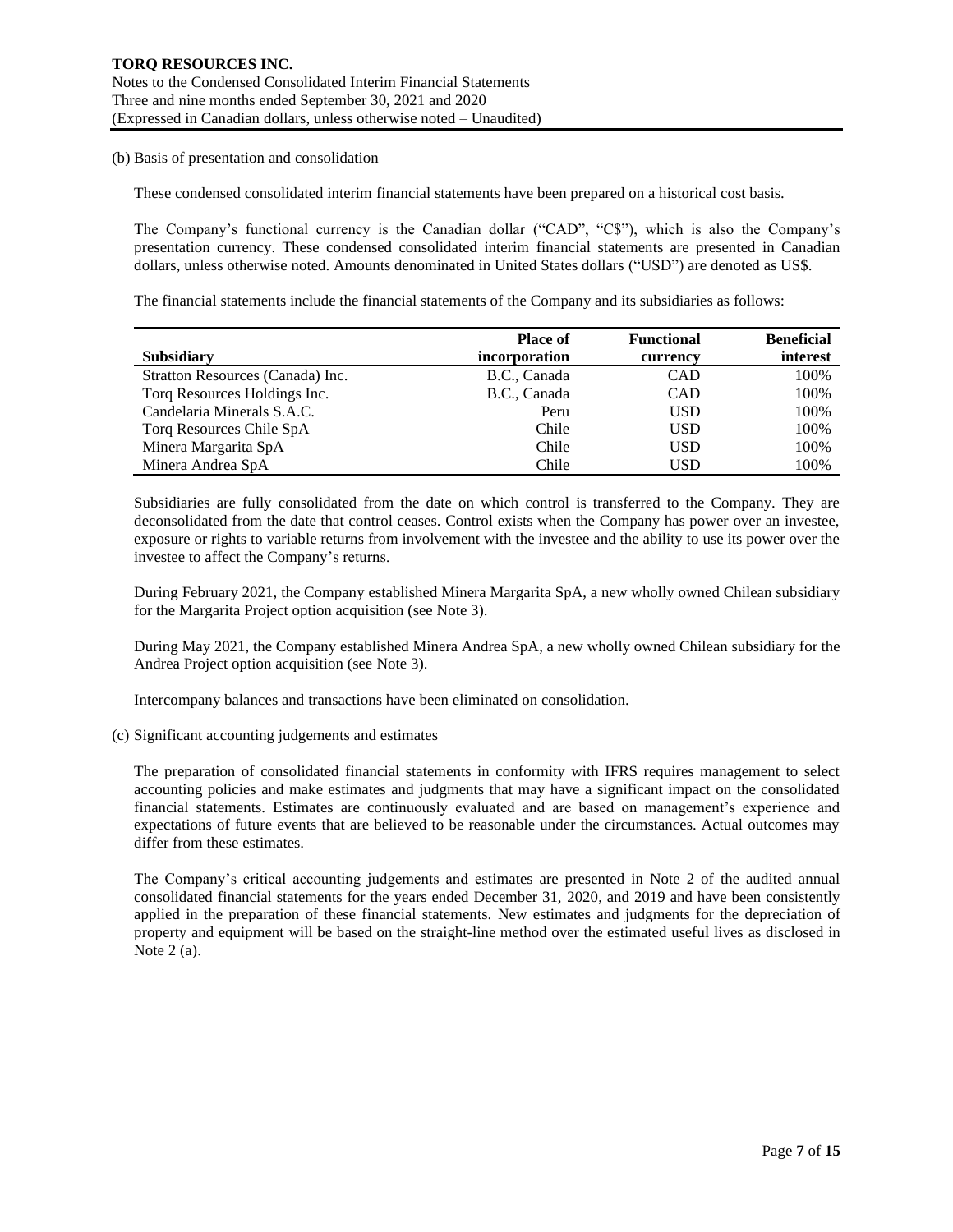## **NOTE 3 – MINERAL PROPERTY INTERESTS AND DEFERRED ACQUISITION COSTS**

The Company's mineral property interests are composed of the following:

|                              |   | <b>Margarita</b> |    | Andrea         |      |                          |
|------------------------------|---|------------------|----|----------------|------|--------------------------|
|                              |   | <b>Project</b>   |    | <b>Project</b> |      | <b>Total</b>             |
| As at December 31, 2020      | Φ | $\sim$           | -8 | $\sim$         | - \$ | $\overline{\phantom{0}}$ |
| Acquisition cost             |   | 103.747          |    | 32,707         |      | 136,454                  |
| Finder's fees shares         |   | 159,969          |    |                |      | 159,969                  |
| Option payments              |   | 189,790          |    | 132,038        |      | 321,828                  |
| Foreign currency translation |   | 1,325            |    | 1,743          |      | 3,068                    |
| As at September 30, 2021     |   | 454.831          |    | 166,488        |      | 621,319                  |

#### (a) Margarita Project

On March 8, 2021, the Company announced it had acquired the option to earn a 100% interest in the Margarita iron-oxide-copper-gold project (the "Margarita Project") located in Chile, 65 kilometres ("km") north of the city of Copiapo. The Company acquired the rights that constitute the Margarita Project through two option agreements: the Margarita claims and the La Cototuda claims.

Pursuant to the Margarita Project option arrangement, the Company incurred finder's fees requiring the issuance of 466,667 common shares of the Company (the "Finder's Fee Shares") consisting of 81,250 shares on April 7, 2021 (issued), 141,667 shares to be issued on March 31, 2022, and 243,750 shares to be issued on March 31, 2023. These Finder's Fee Shares have been recognized at \$159,969 fair value within equity. Fair value of the Finder's Fee shares was determined with 81,250 shares having a \$60,938 fair value (\$0.75 per share market price on the date of the Margarita Project agreement as the shares were issued within 30 days of the agreement), and the remaining 385,417 shares measured using the Black Scholes pricing model.

### Margarita Claims

Under the option agreement the Company can acquire a 100% interest in the Margarita claims by making cash payments totalling US\$6,200,000 over 66 months. The Company is required to incur work expenditures totalling US\$3,050,000 within 30 months of signing the definitive agreement:

|                                                         |    | <b>Cash payments</b><br>(US\$) | Work expenditures<br>requirement<br>(US\$) |
|---------------------------------------------------------|----|--------------------------------|--------------------------------------------|
| April 20, 2021 (paid C\$62,445)                         | S  | 50,000                         | \$                                         |
| August 22, 2021 (paid C\$64,280, work requirements met) |    | 50,000                         | 400,000                                    |
| August 22, 2022                                         |    | 100,000                        | 1,150,000                                  |
| August 22, 2023                                         |    | 300,000                        | 1,500,000                                  |
| August 22, 2024                                         |    | 1,200,000                      |                                            |
| August 22, 2025                                         |    | 2,000,000                      |                                            |
| August 22, 2026                                         |    | 2,500,000                      |                                            |
|                                                         | \$ | 6,200,000                      | \$<br>3,050,000                            |

The Margarita claims are subject to a net smelter return ("NSR") royalty of 1.0% with 50% (being 0.5%) which can be repurchased by the Company, at the Company's discretion, for US\$2,000,000.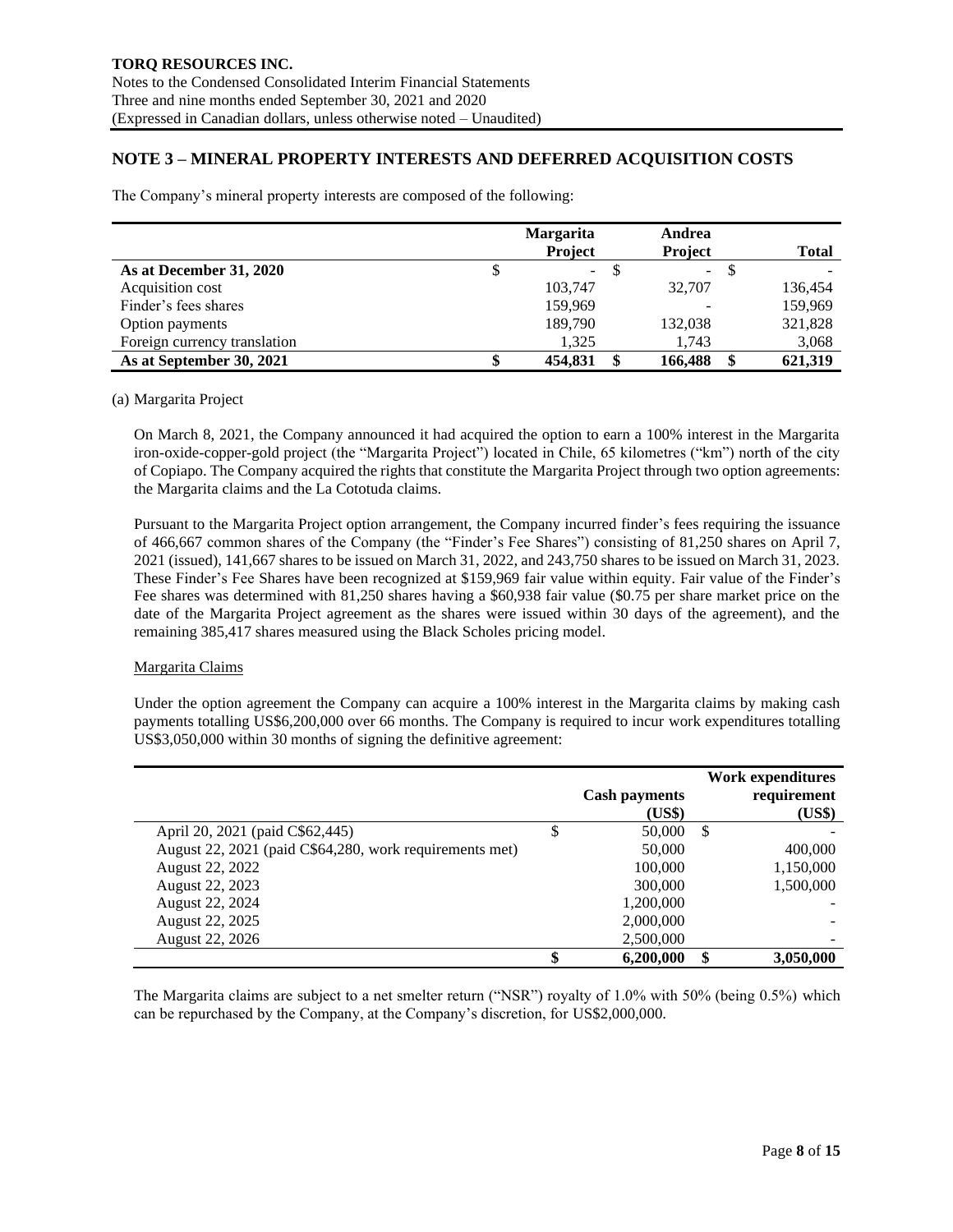### La Cototuda Claims

Under the La Cototuda option agreement, the Company can acquire a 100% interest in the La Cototuda claims by making cash payments totalling US\$900,000 over 36 months as follows:

|                                    |   | <b>Cash payments</b> |
|------------------------------------|---|----------------------|
|                                    |   | (US\$)               |
| February 23, 2021 (paid C\$63,065) | D | 50,000               |
| February 23, 2022                  |   | 250,000              |
| February 23, 2023                  |   | 250,000              |
| February 23, 2024                  |   | 350,000              |
|                                    |   | 900,000              |

### (b) Andrea Project

On May 25, 2021, the Company announced it had acquired the option to earn a 100% interest in the Andrea copper porphyry project (the "Andrea Project") located in northern Chile, 100 km east of the city of La Serena. The Company acquired the rights that constitute the Andrea Project through three option agreements.

Under the option agreements the Company can acquire a 100% interest in the Andrea Project, subject to NSR, through cash payments as follows:

|                                 | <b>Cash payments</b><br>(US\$) |
|---------------------------------|--------------------------------|
| July 23, 2021 (paid C\$132,038) | \$<br>105,000                  |
| May 24, 2022                    | 135,000                        |
| May 24, 2023                    | 185,000                        |
| May 24, 2024                    | 300,000                        |
| May 24, 2025                    | 1,000,000                      |
| May 24, 2026                    | 4,275,000                      |
|                                 | \$<br>6,000,000                |

The Andrea Project option agreements include an NSR of 1.5%, which can be repurchased by the Company, at the Company's discretion, for US\$3,000,000.

(c) Deferred Acquisition Costs - Santa Cecilia Project

As at September 30, 2021, the Company had capitalized \$120,353 in relation to deferred acquisition costs relating to the Santa Cecilia option agreement (see Note 11).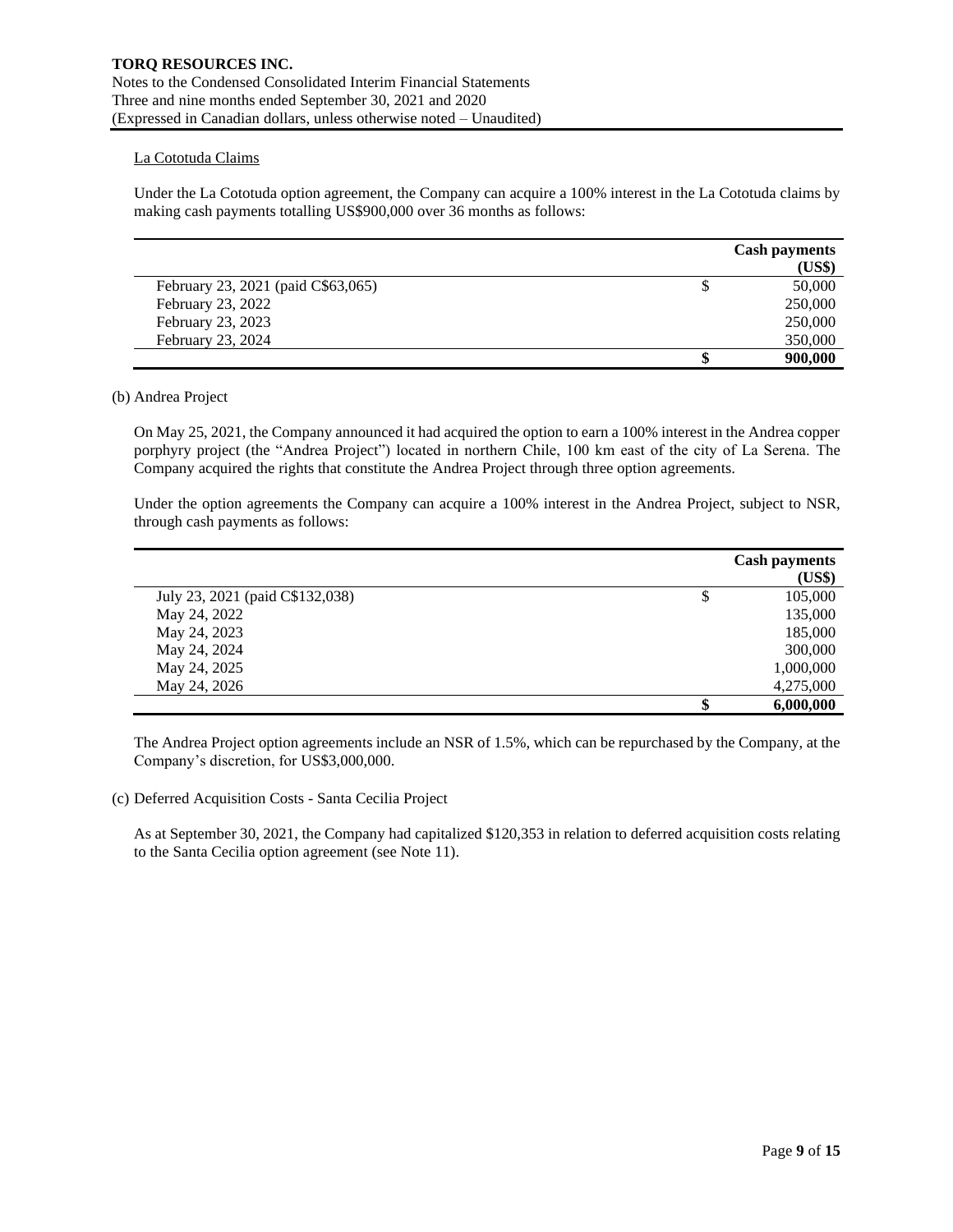## **NOTE 4 – EXPLORATION AND EVALUATION COSTS**

### (a) Margarita Project

A summary of exploration and evaluation costs for the Margarita Project during the three and nine months ended September 30, 2021 and 2020 is as follows:

|                                              | Three months ended |               |   |      |   |           | Nine months ended |      |  |
|----------------------------------------------|--------------------|---------------|---|------|---|-----------|-------------------|------|--|
|                                              |                    | September 30, |   |      |   |           | September 30,     |      |  |
|                                              |                    | 2021          |   | 2020 |   | 2021      |                   | 2020 |  |
| Geological consulting, salaries and wages    | \$                 | 198.439       | S | Ξ.   | S | 578,765   | <sup>\$</sup>     |      |  |
| Geophysics, sampling and assays              |                    | 256,524       |   |      |   | 468,497   |                   |      |  |
| Share-based compensation                     |                    | 32,274        |   |      |   | 114,169   |                   |      |  |
| Travel, meals and accommodation              |                    | 37,366        |   |      |   | 53,875    |                   |      |  |
| Environmental and permitting                 |                    | 11,758        |   |      |   | 34,996    |                   |      |  |
| Project support costs                        |                    | 9,366         |   |      |   | 21,605    |                   |      |  |
| Equipment, vehicles, rent and field supplies |                    | 8,291         |   |      |   | 12,684    |                   |      |  |
|                                              |                    | 554,018       |   | Ξ.   |   | 1.284.591 |                   |      |  |

### (b) Andrea Project

A summary of exploration and evaluation costs for the Andrea Project during the three and nine months ended September 30, 2021 and 2020 is as follows:

|                                              |           | Three months ended<br>September 30, |   | Nine months ended<br>September 30, |  |      |
|----------------------------------------------|-----------|-------------------------------------|---|------------------------------------|--|------|
|                                              | 2021      | 2020                                |   | 2021                               |  | 2020 |
| Geological consulting, salaries and wages    | 75,185 \$ | $\sim$                              | S | 75,185                             |  |      |
| Share-based compensation                     | 1,866     |                                     |   | 9.544                              |  |      |
| Environmental and permitting                 | 5,450     |                                     |   | 8,740                              |  |      |
| Travel, meals and accommodation              | 3,445     |                                     |   | 3,445                              |  |      |
| Equipment, vehicles, rent and field supplies | 653       |                                     |   | 653                                |  |      |
|                                              | 86.599    | Ξ.                                  |   | 97.567                             |  |      |

# **NOTE 5 – PROJECT INVESTIGATION COSTS**

|                                              | Three months ended |    |               |    | Nine months ended |   |         |  |  |
|----------------------------------------------|--------------------|----|---------------|----|-------------------|---|---------|--|--|
|                                              |                    |    | September 30, |    | September 30,     |   |         |  |  |
|                                              | 2021               |    | 2020          |    | 2021              |   | 2020    |  |  |
| Geological consulting, salaries and wages    | \$<br>6,692        | \$ | 117,634       | \$ | 216,070           | S | 346,265 |  |  |
| Share-based compensation                     | 10,025             |    | 20,875        |    | 46,475            |   | 50,831  |  |  |
| Environmental and permitting                 |                    |    |               |    | 9,062             |   |         |  |  |
| Travel, meals and accommodation              | 357                |    | 127           |    | 3,632             |   | 58,232  |  |  |
| Project support costs                        | 117                |    | 6,194         |    | 5,568             |   | 18,128  |  |  |
| Equipment, vehicles, rent and field supplies | $\blacksquare$     |    | 12,281        |    | 2,249             |   | 40,392  |  |  |
| Assays                                       |                    |    | 2,290         |    |                   |   | 28,397  |  |  |
|                                              | 17.191             |    | 159.401       | \$ | 283,056           |   | 542.245 |  |  |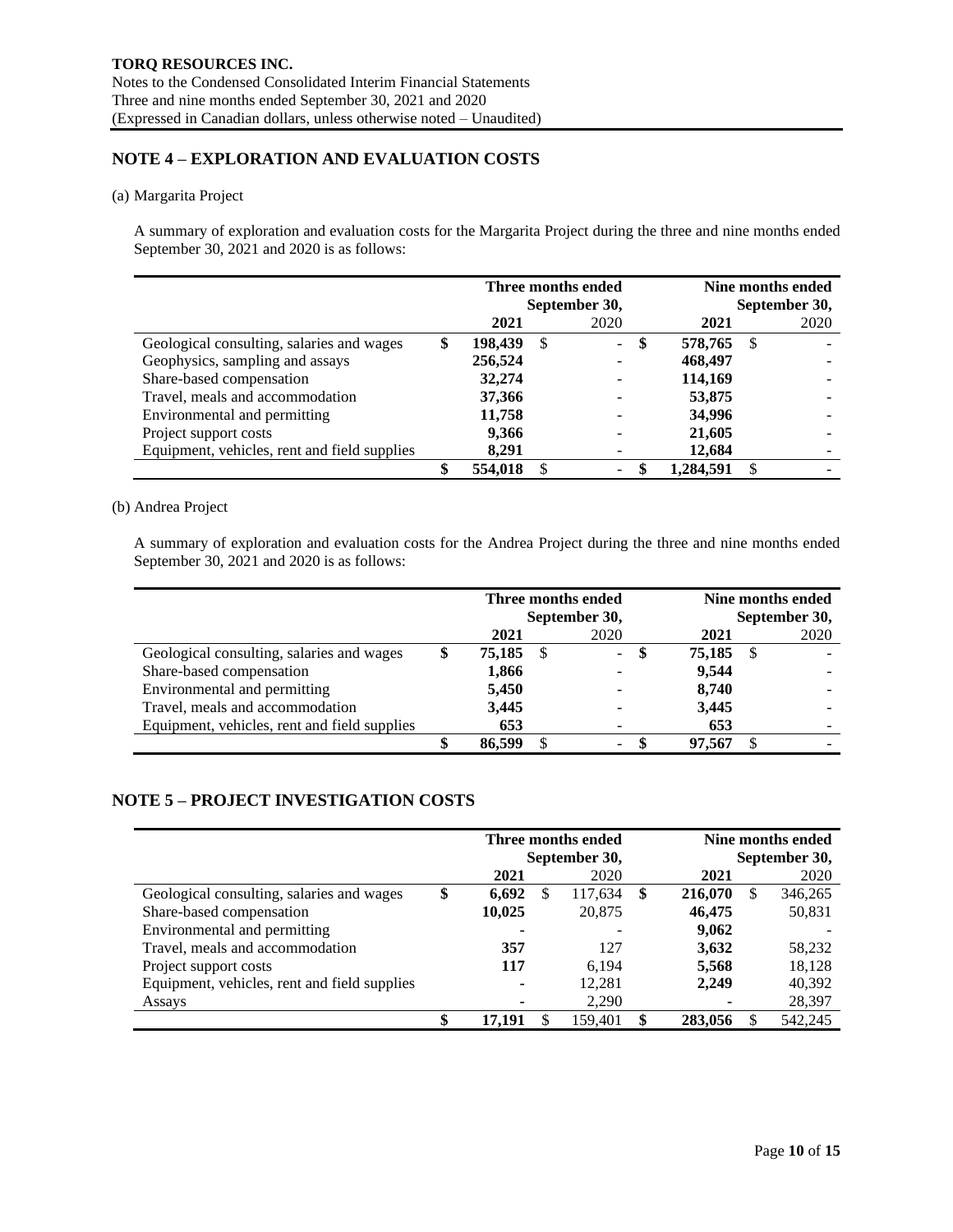## **NOTE 6 – SHARE CAPITAL**

(a) Authorized

Unlimited common shares without par value

(b) Common share issuances

During the nine months ended September 30, 2021, the Company issued 81,250 common shares with a \$60,938 fair value, pursuant to the Margarita Project finder's fee agreement (see Note 3).

During the nine months ended September 30, 2021, the Company issued 75,000 common shares pursuant to share options exercised at a weighted average price of \$0.56 for gross proceeds of \$42,300. The associated fair value of \$17,809 was reclassified from share option reserve and transferred to share capital.

During the nine months ended September 30, 2020, the Company did not issue common shares.

(c) Shares to be issued

In relation to the execution of the Margarita Project option agreement, the Company is required to issue 466,666 Finder's Fee Shares to finders in three tranches over the next two years with a \$159,969 fair value (see Note 3). During the nine months ended September 30, 2021, 81,250 of the Finder's Fee Shares were issued with \$60,938 reclassified from shares to be issued to share capital. The remaining \$99,031, relating to 385,416 shares to be issued, remains on the condensed consolidated statements of financial position at September 30, 2021.

## **NOTE 7 – SHARE OPTION RESERVE**

The Company maintains a rolling share-based option plan providing for the issuance of share options up to 10% of the Company's issued and outstanding common shares. The Company may grant from time-to-time share options to its directors, officers, employees and other service providers. The share options typically vest 25% on the date of the grant and 12.5% every three months thereafter for a total vesting period of 18 months and expire five years after grant date.

The continuity of share options issued and outstanding is as follows:

|                                 | <b>Number of share</b><br>options | Weighted average<br>exercise price |
|---------------------------------|-----------------------------------|------------------------------------|
| Outstanding, December 31, 2019  | 6,370,000                         | 0.82<br><sup>\$</sup>              |
| Granted                         | 550,000                           | 0.60                               |
| Exercised                       | (35,000)                          | 0.50                               |
| Expired                         | (30,000)                          | 0.85                               |
| Forfeited                       | (8,125)                           | 0.62                               |
| Outstanding, December 31, 2020  | 6,846,875                         | 0.81                               |
| Granted                         | 1,830,000                         | 0.78                               |
| Exercised                       | (75,000)                          | 0.56                               |
| Expired                         | (1,346,875)                       | 0.85                               |
| Forfeited                       | (62,500)                          | 0.77                               |
| Outstanding, September 30, 2021 | 7,192,500                         | \$<br>0.80                         |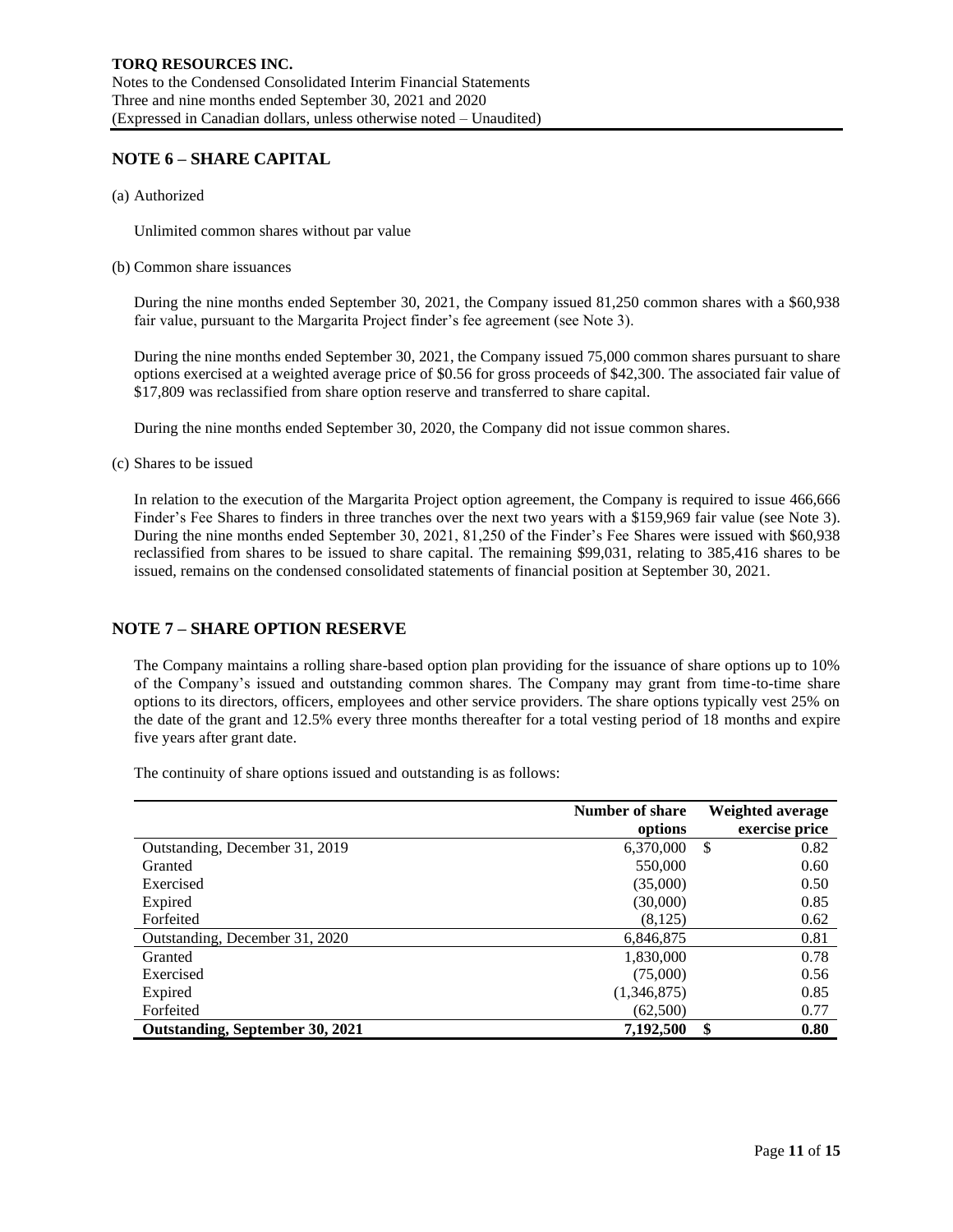|              |           | <b>Outstanding</b> |              |           | <b>Exercisable</b> |              |
|--------------|-----------|--------------------|--------------|-----------|--------------------|--------------|
|              | Number of |                    | Remaining    | Number of |                    | Remaining    |
|              | share     | Exercise           | contractual  | share     | Exercise           | contractual  |
| Expiry date  | options   | price              | life (years) | options   | price              | life (years) |
| Aug 30, 2022 | 4,500,000 | \$<br>0.85         | 0.92         | 4,500,000 | \$<br>0.85         | 0.92         |
| Sep 21, 2023 | 125,000   | 0.50               | 1.98         | 125,000   | 0.50               | 1.98         |
| Apr 1, 2024  | 250,000   | 0.50               | 2.50         | 250,000   | 0.50               | 2.50         |
| May 25, 2025 | 400,000   | 0.58               | 3.65         | 350,000   | 0.58               | 3.65         |
| Jun 25, 2025 | 150,000   | 0.66               | 3.74         | 131,250   | 0.66               | 3.74         |
| Apr 7, 2026  | 1,392,500 | 0.77               | 4.52         | 545,625   | 0.77               | 4.52         |
| Sep 3, 2026  | 375,000   | 0.82               | 4.93         | 93.750    | 0.82               | 4.93         |
|              | 7,192,500 | \$<br>0.80         | 2.11         | 5,995,625 | \$<br>0.80         | 1.62         |

As at September 30, 2021, the number of share options outstanding and exercisable was:

On April 7, 2021, the Company granted 1,455,000 options with an exercise price of \$0.77, vesting over 18 months, and a five-year life. The Company used the Black Scholes option pricing model to determine the fair value of the share options granted using the following assumptions: volatility of 68.89%, risk-free rate of 0.94%, and dividend yield of 0%.

On September 3, 2021, the Company granted 375,000 options with an exercise price of \$0.82, vesting over 18 months, and a five-year life. The Company used the Black Scholes option pricing model to determine the fair value of the share options granted using the following assumptions: volatility of 68.36%, risk-free rate of 0.78%, and dividend yield of 0%.

The Company uses the fair value method of accounting for all share-based payments to directors, officers, employees and others providing similar services.

During the three and nine months ended September 30, 2021 and 2020, the Company recognized share-based compensation expense in net loss for the period as follows:

|                                             |   | Three months ended<br>September 30, |  |        |  | Nine months ended<br>September 30, |  |         |  |
|---------------------------------------------|---|-------------------------------------|--|--------|--|------------------------------------|--|---------|--|
|                                             |   | 2021                                |  | 2020   |  | 2021                               |  | 2020    |  |
| Included in:                                |   |                                     |  |        |  |                                    |  |         |  |
| Fees, salaries, and other employee benefits |   | 128,827                             |  | 22,722 |  | 367,973                            |  | 55,764  |  |
| Exploration and evaluation costs            |   | 34,140                              |  |        |  | 123,713                            |  |         |  |
| Project investigation costs                 |   | 10.025                              |  | 20,875 |  | 46,475                             |  | 50,831  |  |
|                                             | S | 172.992                             |  | 43,597 |  | 538,161                            |  | 106,595 |  |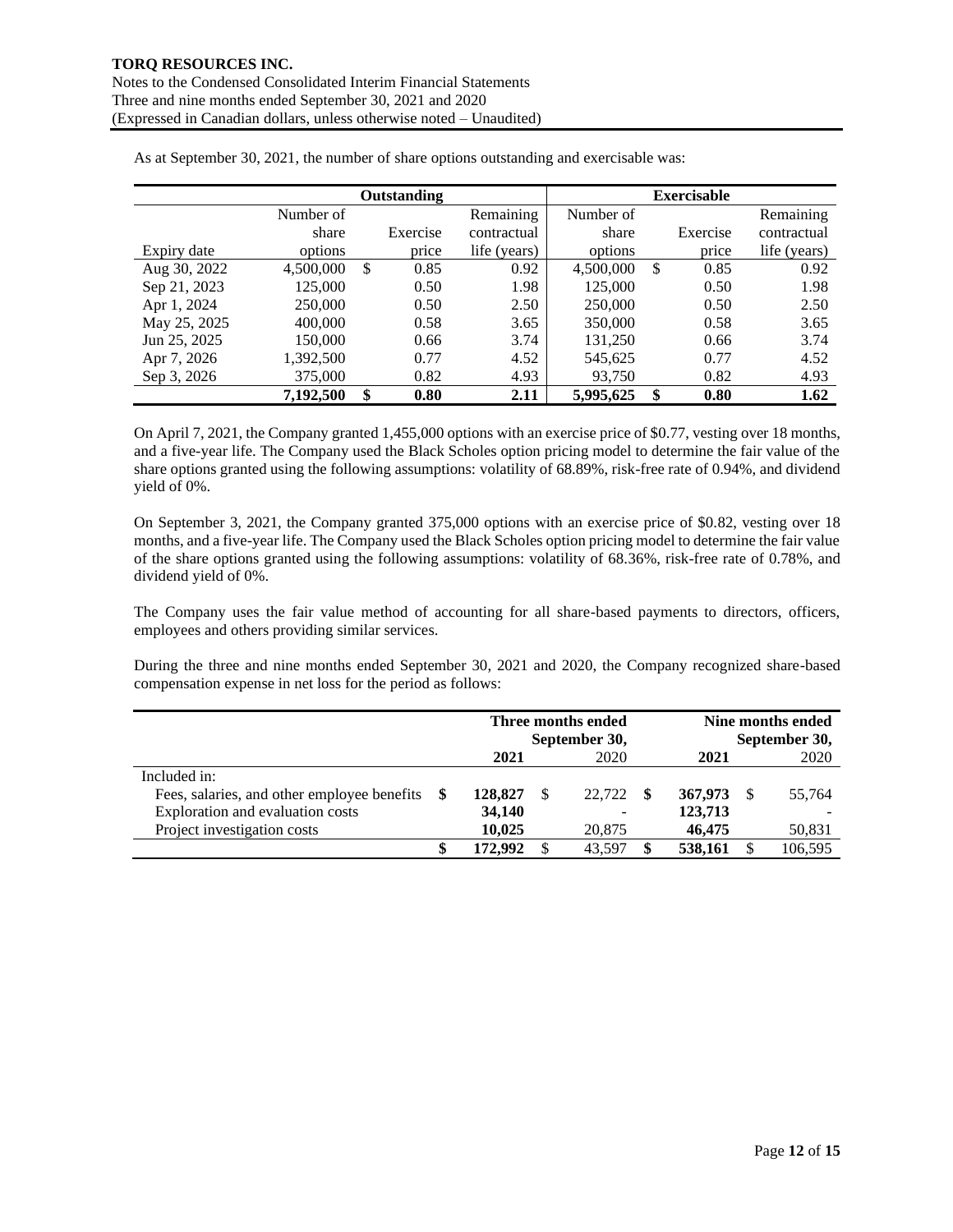## **NOTE 8 – RELATED PARTY TRANSACTIONS**

All transactions with related parties have occurred in the normal course of operations. All amounts payable and receivable are unsecured, non-interest bearing and have no specific terms of settlement, unless otherwise noted.

|                                                     | Three months ended<br>September 30, |    |         |      | Nine months ended<br>September 30, |     |         |  |
|-----------------------------------------------------|-------------------------------------|----|---------|------|------------------------------------|-----|---------|--|
|                                                     | 2021                                |    | 2020    |      | 2021                               |     | 2020    |  |
| Universal Mineral Services Ltd. ("UMS")             |                                     |    |         |      |                                    |     |         |  |
| Included in the statement of loss and comprehensive |                                     |    |         |      |                                    |     |         |  |
| loss:                                               |                                     |    |         |      |                                    |     |         |  |
| Exploration and evaluation costs                    | \$<br>12,898                        | -S |         | - \$ | 18.982                             | - S |         |  |
| Fees, salaries and other employee benefits          | 55,439                              |    | 58,842  |      | 171,034                            |     | 152,521 |  |
| Marketing and investor relations                    | 14,371                              |    | 13,958  |      | 47.921                             |     | 37,535  |  |
| Office and administration                           | 51,118                              |    | 41.042  |      | 144,862                            |     | 112.481 |  |
| Project investigation costs                         | 7,618                               |    | 115,774 |      | 54,778                             |     | 333,295 |  |
| Legal and professional fees                         | 4,329                               |    | 541     |      | 10,887                             |     | 12,918  |  |
| Regulatory, transfer agent and shareholder          |                                     |    |         |      |                                    |     |         |  |
| information                                         | 52                                  |    | 61      |      | 94                                 |     | 123     |  |
| <b>Total transactions for the period</b>            | 145,825                             | \$ | 230.218 |      | 448.558                            |     | 648.873 |  |

UMS is a private company with one director in common with the Company. UMS provides geological, financial and transactional advisory services as well as administrative and office services to the Company on an ongoing, cost recovery basis. Having these services available through UMS on an as needed basis, allows the Company to maintain a more efficient and cost-effective corporate overhead structure by hiring fewer full-time employees and engaging outside professional advisory firms less frequently. The agreement has an indefinite term and can be terminated by either party upon providing due notice.

As at September 30, 2021, the Company's accounts payable and accrued liabilities include an amount owing to UMS of \$50,963 (December 31, 2020 - \$121,576). In addition, the Company has \$457,879 on deposit with UMS, recognized within prepaid expenses and deposits as at September 30, 2021 (December 31, 2020 - \$150,000), and paid to UMS \$3,375 as deferred acquisition costs (December 31, 2020 - \$nil) related to the acquisition of the Santa Cecilia option.

### Key management compensation

In addition to the transactions disclosed above the Company provided the following compensation to key management members, being its five executives, and five non-executive directors:

|                                                 |   | Three months ended<br>September 30, |  |         |  | Nine months ended<br>September 30, |  |         |  |  |
|-------------------------------------------------|---|-------------------------------------|--|---------|--|------------------------------------|--|---------|--|--|
|                                                 |   | 2021                                |  | 2020    |  | 2021                               |  | 2020    |  |  |
| Salaries and other employee benefits            | Φ | 265,612                             |  | 122,367 |  | 659,802                            |  | 327,912 |  |  |
| Directors' fees paid to non-executive directors |   | 21,713                              |  | 7.802   |  | 57,837                             |  | 23,406  |  |  |
| Share-based compensation                        |   | 100.096                             |  | 42,965  |  | 211.303                            |  | 102,319 |  |  |
|                                                 |   | 387,421                             |  | 173.134 |  | 928,942                            |  | 453,637 |  |  |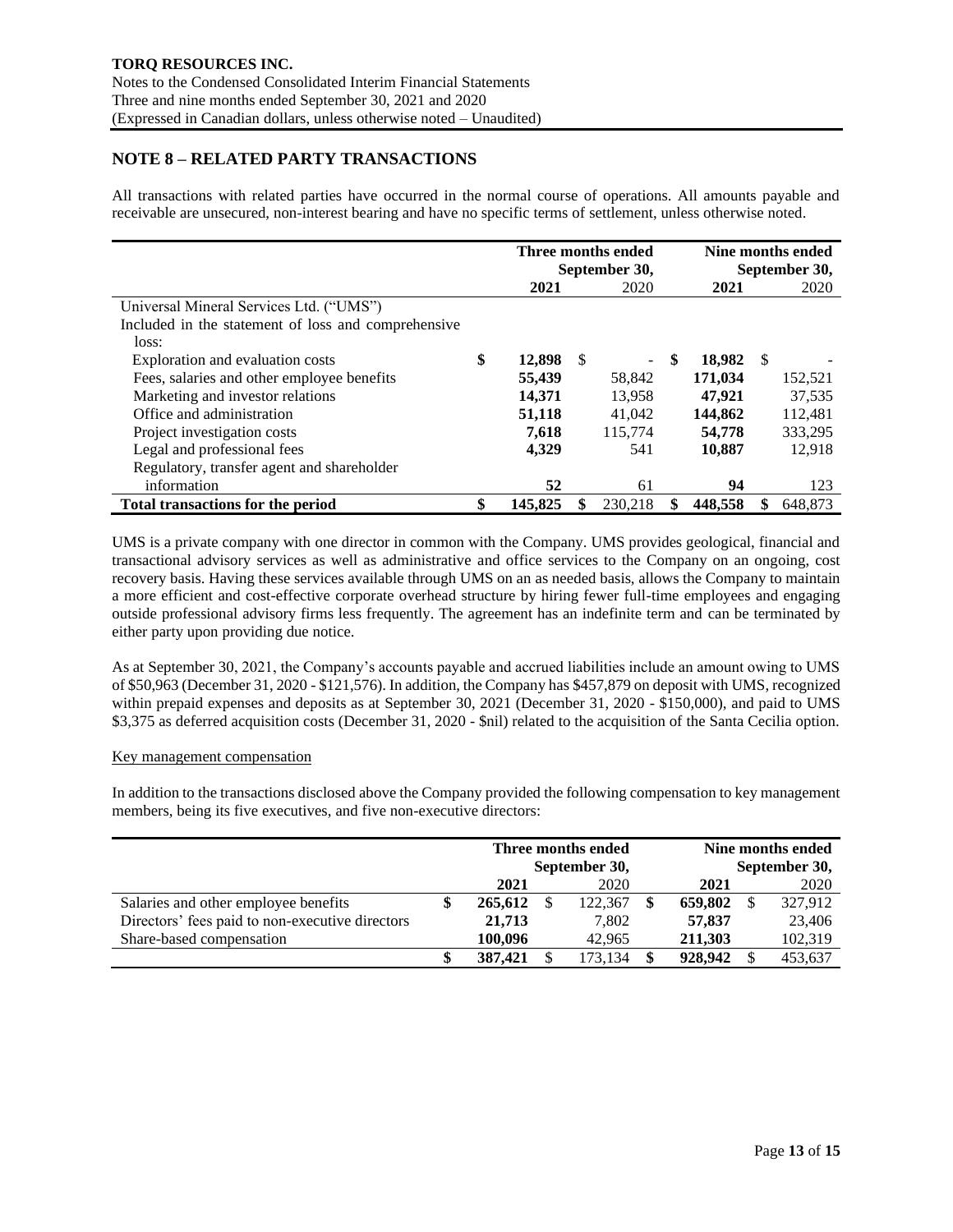### **NOTE 9 – FINANCIAL INSTRUMENTS**

Financial instruments are evaluated under a fair value hierarchy that reflects the significance of inputs in making fair value measurements as follows:

- Level 1 Quoted prices in active markets for identical assets or liabilities.
- Level 2 Inputs other than quoted prices included in Level 1 that are observable for the asset or liability, either directly (market prices) or indirectly (derived from market prices).
- Level 3 Inputs for the asset or liability are not based upon observable market data.

As at September 30, 2021, the Company's financial instruments consist of cash, accounts receivable, and accounts payable and accrued liabilities. The fair values of these assets and liabilities approximate their carrying values due to their short-term maturity.

The Company's financial instruments are exposed to credit risk, liquidity risk and market risks, which include foreign currency risk and interest rate risk. As at September 30, 2021, the primary risks were as follows:

(a) Liquidity risk

This is the risk that the Company will encounter difficulty in meeting obligations associated with financial liabilities that are settled by delivering cash or another financial asset. As at September 30, 2021, the Company has working capital of \$3,950,245 (December 31, 2020 - \$8,891,931). The Company held cash of \$3,583,852 at September 30, 2021 (December 31, 2020 - \$8,748,073), which is entirely unrestricted.

(b) Market risk

This is the risk that the fair value of future cash flows of a financial instrument will fluctuate because of changes in market prices. The significant market risk to which the Company is exposed is:

(c) Foreign currency risk

The Company is exposed to currency risk by having balances and transactions in currencies that are different from its functional currency.

As at September 30, 2021 and December 31, 2020, the Company's foreign currency exposure related to its financial assets and liabilities held in USD and in Chilean Pesos ("CLP") is respectively as follows, noting that the Canadian parent company is exposed to USD foreign currency risk with CAD functional currency and the Chilean subsidiaries with USD functional currency are exposed to CLP foreign currency risk:

|                                          | September 30, |         |  | December 31, |
|------------------------------------------|---------------|---------|--|--------------|
| In CAD                                   |               | 2021    |  | 2020         |
| Period end exchange rate CAD per USD     |               | 1.2741  |  | 1.2732       |
| Cash                                     |               | 127,667 |  | 1,529,926    |
| Accounts payable and accrued liabilities |               | 20,743  |  | -            |
|                                          |               | 148,410 |  | 1,529,926    |